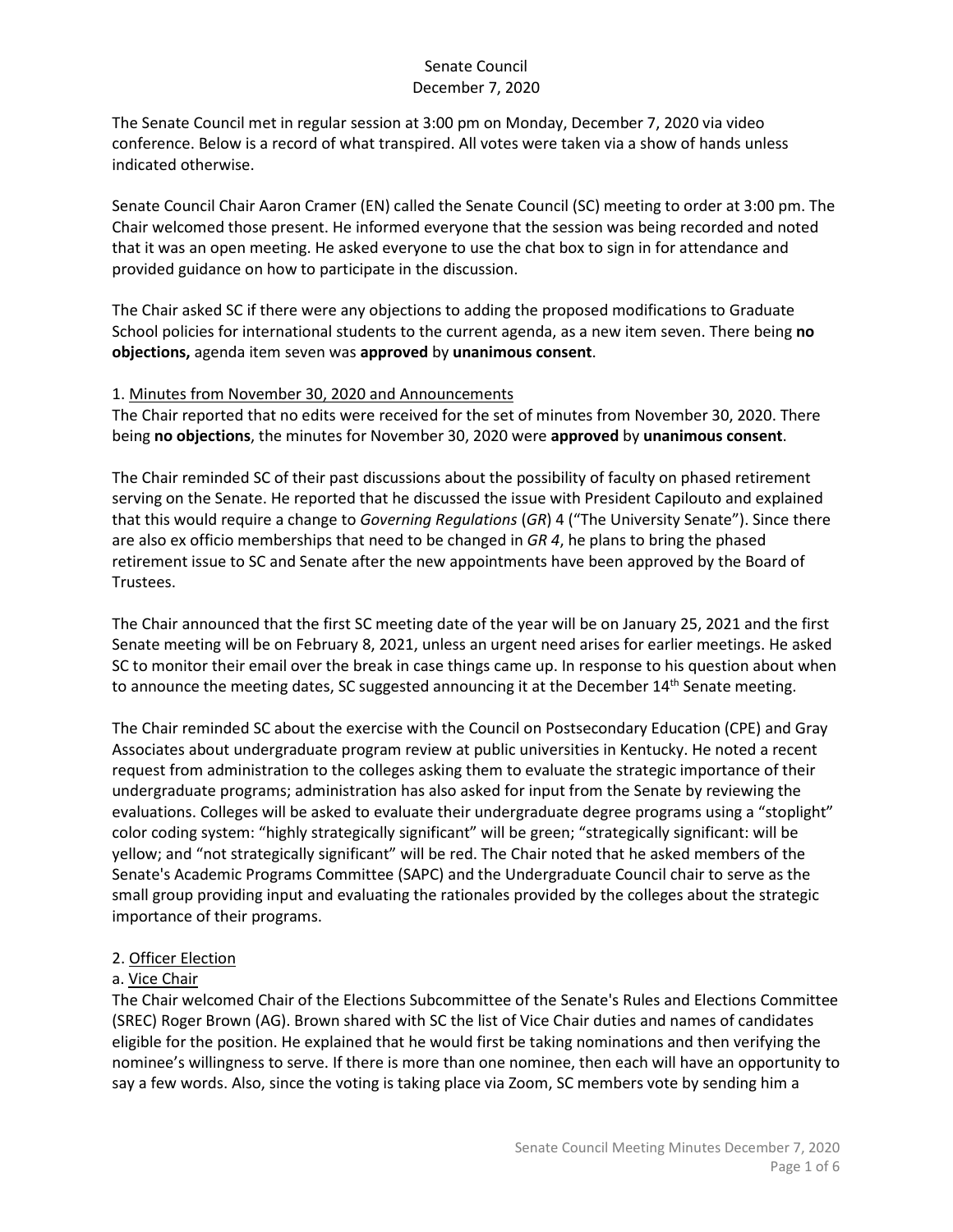private message in chat in lieu of the usual paper ballots. He asked if there were any questions and there were none, so the floor was opened for nominations.

Brion (EN) nominated DeShana Collett (HS) for Vice Chair. There were no other nominations. Collett (HS) verified her willingness to serve as Vice Chair. Brown (AG) explained that the Senate Rules (SRs) are silent with respect to a SC Vice Chair election with only one candidate, but it would be appropriate to mimic the process laid out for a chair election with only one candidate. Therefore, Brown declared Collett as the winner. Brown (AG) thanked Collett (HS) for her willingness to serve and concluded the election. Collett (HS) thanked everyone and expressed her appreciation for their support. The Chair thanked Brown (AG) for running the election and expressed his appreciation of Collett (HS).

### 3. Degree Recipients

## a. Additions to December 2020 Degree List

## i. College of Education Student UH-33

The Chair explained that student UH-33 started at UK in the fall 2015, bringing some academic work from another institution. After leaving UK in fall 2018, needing only one more class to complete a degree, the student completed the course and that work has been received by UK. The student's degree audit is "green." Cantrell (ED) **moved** that the elected faculty members of SC amend the December 2020 degree list by adding the Bachelor of Science in Education for student UH-33 and recommend through the President to the Board of Trustees that the degree be awarded effective December 2020. Soult (AS) **seconded**. The Chair asked if there was any debate and there was none. A **vote** was taken and the motion **passed** with none opposed.

## ii. College of Fine Arts Student CK-90

The Chair explained that student CK-90 earned two degrees but was only on the December 2020 degree list for one. The advisor for the second degree failed to tell the student that they had to also apply for the second degree. Brion (ED) **moved** that the elected faculty members of SC amend the December 2020 degree list by adding the Bachelor of Art in Arts Administration for student CK-90 and recommend through the President to the Board of Trustees that the degree be awarded effective December 2020. Collett (HS) **seconded**. The Chair asked if there was any debate and there was none. A **vote** was taken and the motion **passed** with none opposed.

## b. Honorary Degree Recipient(s)

The Chair invited Guest Morris Grubbs (Graduate School Assistant Dean for Graduate Student Professional Development) to present the three honorary degree nominees put forward by the University Joint Committee on Honorary Degrees (UJCHD).

Grubbs described the first nominee. There was no discussion by SC. Cantrell (ED) **moved** that the elected faculty members of SC approve JH as the recipient of an Honorary Doctorate of Humane Letters, for submission through the President to the Board of Trustees. Collett (HS) **seconded**. There was no debate. A **vote** was taken and the motion **passed** with none opposed.

Grubbs described the second nominee. There was no discussion by SC. Andrade (ME) **moved** that the elected faculty members of SC approve DL as the recipient of an Honorary Doctorate of Humane Letters, for submission through the President to the Board of Trustees. Cantrell (ED) **seconded**. There was no debate. A **vote** was taken and the motion **passed** with none opposed.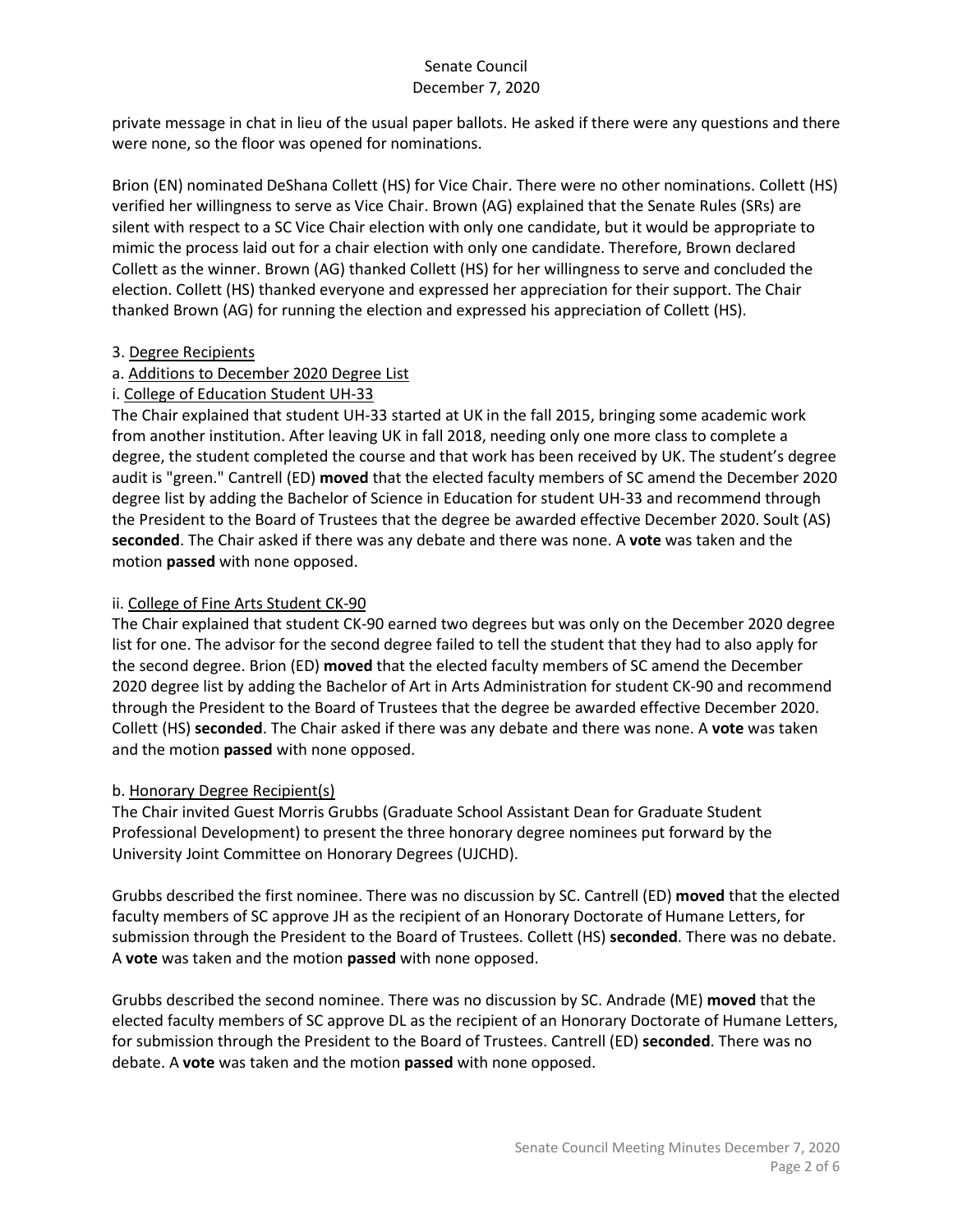Grubbs described the third nominee. There was no discussion by SC. Soult (AS) **moved** that the elected faculty members of SC approve CP as the recipient of an Honorary Doctorate of Humane Letters, for submission through the President to the Board of Trustees. Andrade (ME) **seconded**. There was no debate. A **vote** was taken and the motion **passed** with none opposed.

The Chair reminded those present that results are embargoed and should not be shared.

Grubbs explained that UJCHD has requested a waiver of *Senate Rule (SR) 5.5.2.3 ("Conditions of Circumstance for Honorary Degrees")* which limits the number of honorary degree recipients to four at a single commencement and no more than five recipients during the academic year. The Chair added that this flexibility would allow more than the maximum number of invitations to nominees to be sent, knowing that it is unlikely they could all attend a single commencement.

Brion (EN) **moved** that SC add the waiver request for *SR 5.5.2.3* for the May 2021 commencement to the December Senate agenda for consideration to allow the possibility of six recipients at the May 2021 commencement. Cantrell **seconded**. The Chair asked if there was any debate and there was brief discussion about the possibility of extending the timeframe to Fall 2021,. SC favored proceeding with the motion as is and asking Grubbs to return to SC for extension if needed. A **vote** was taken and the motion **passed** with none opposed.

# 4. Request from Nursing for Modification to Reading Days, Dead Week, and Finals Week in Undergraduate Courses

Assistant Dean of Bachelor of Science in Nursing (BSN) Program Studies Darlene Welsh explained the proposal to modify the Reading Days and Dead Week for block two of spring and fall courses. The Chair asked if there were any questions of fact. There was discussion about how the eight-week block class schedules for the BSN are set up and if Nursing students take traditionally scheduled classes during these blocks. There was clarification that any student enrolled in BSN block courses and full-term University courses would follow the standard University Reading Days and Dead Week. The BSN instructors will be responsible for making the appropriate accommodations. There was also clarification that the request is for this change to be permanent.

Vincent (BE) **moved** to approve the request from the College of Nursing to modify Reading Days, Dead Week, and finals for undergraduate courses with an added clarification that Nursing students enrolled in both any traditional courses will be accommodated by Nursing instructors in terms of following the University calendar for Reading Days, Dead Week, and finals. Andrade (ME) **seconded**. The Chair asked if there was any debate and there was none. A **vote** was taken and the motion **passed** with two opposed and three abstained. The Chair asked Welsh to send an updated request to the SC office with the clarification about how a student in any non-Nursing course will be accommodated.

### 5. Ad Hoc Committee on Calendars' Proposed Changes to Academic Calendars

The Chair reminded SC of their previous vote in April to approve and add the Ad Hoc Committee's proposed changes to University calendars. Because of the pandemic, administration asked that Senate wait to approve the changes.

The Chair welcomed the Chair of the Ad Hoc Committee on Calendars Jennifer Osterhage (AS). Osterhage (AS) explained the proposal to make four changes to the academic calendar which included:

• Begin the Spring semester on a Monday.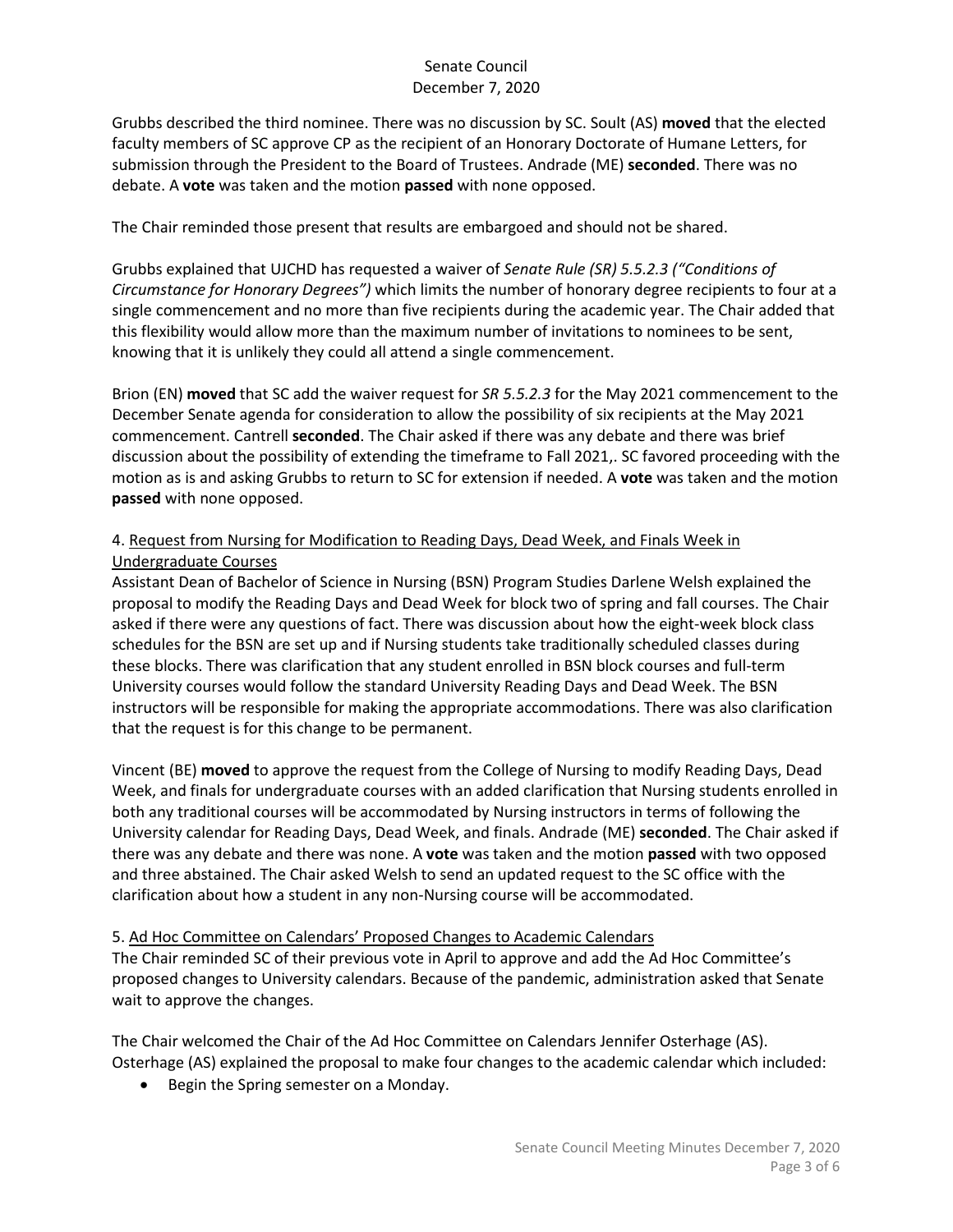- Move the Fall Break from Monday and Tuesday of the ninth week to the Monday and Tuesday of the tenth week of the Fall Semester.
- Add two "Reading Days" to both the fall and spring semesters to occur on Thursday and Friday of "Dead Week" (*SR 5.2.5.6*).
- Adjust the final examination schedule from a 5-day schedule to a "4+1" final exam schedule.

There was discussion about how Reading Days affect Dead Week and the possible need for instructors to rearrange their teaching schedules to accommodate the changes to days. Osterhage reported that the Student Government Association (SGA) supported the proposal. There was also discussion of what can and cannot be done on Reading Days. Roger Brown (AG), a member of the Ad Hoc Committee, clarified that on Reading Days, there can be no required interactions, even with a course management system. He added that the two newly added days at the beginning of the semester (Monday and Tuesday) make up for the lost of two days now being used as Reading Days.

Although the Chair explained that SC had already voted to add the proposed changes to academic calendars to a Senate agenda, there was interest in SC voting again. The Chair said that the motion from the committee was a recommendation to approve the changes as described in the proposal from the Ad Hoc Committee. Because the **motion** came from committee, no **second** was needed. The Chair asked if there was any debate and there was none. A **vote** was taken and the motion **passed** with none opposed.

## 6. Committee Reports

a. Senate's Admissions and Academic Standards Committee (SAASC) - Jennifer Bird-Pollan, Chair i. Proposed Changes to Senate Rules Pertaining to Retroactive Withdrawal Appeals

SAASC Chair Bird-Pollan (LA) explained the proposal. She noted that SC discussed the proposed changes on March 2<sup>nd</sup> but asked for SAASC to reconsider some items and come back to SC again. The Chair asked if there were any questions and there was clarification about the proposed wording and "I" grades.

The Chair said the motion from the committee was a recommendation to approve the proposed changes to *SR 5.1.8.5* and the Retroactive Withdrawal Application, effective Fall 2021. Because the **motion** came from committee, no **second** was needed. The Chair asked if there was any debate and there was none. A **vote** was taken and the motion **passed** with none opposed and one abstained.

## ii. Proposed Change to Senate Rules Regarding Undergraduate Certificates

SAASC Chair Bird-Pollan (LA) explained the proposal. She noted that the current rule, among other things, limits students in the College of Engineering from participating in certificate programs. She added that the SAASC was unable to articulate a rationale for keeping that language. There was discussion about the potential for students to "certificate" their way to a degree.

The Chair said the motion from the committee was a recommendation to approve the proposed changes to *SR 3.1.1.2* to be effective immediately. Because the **motion** came from committee, no **second** was needed. The Chair asked if there was any debate and there was none. A **vote** was taken and the motion **passed** with one opposed.

b. Senate's Academic Organization and Structure Committee (SAOSC) - Zack Bray, Chair i. Proposed Closure of Seven Multidisciplinary Research Centers (and Open Forums, per SR 3.3.2.2)

- Center for Developmental Change
- Center for Learning Resources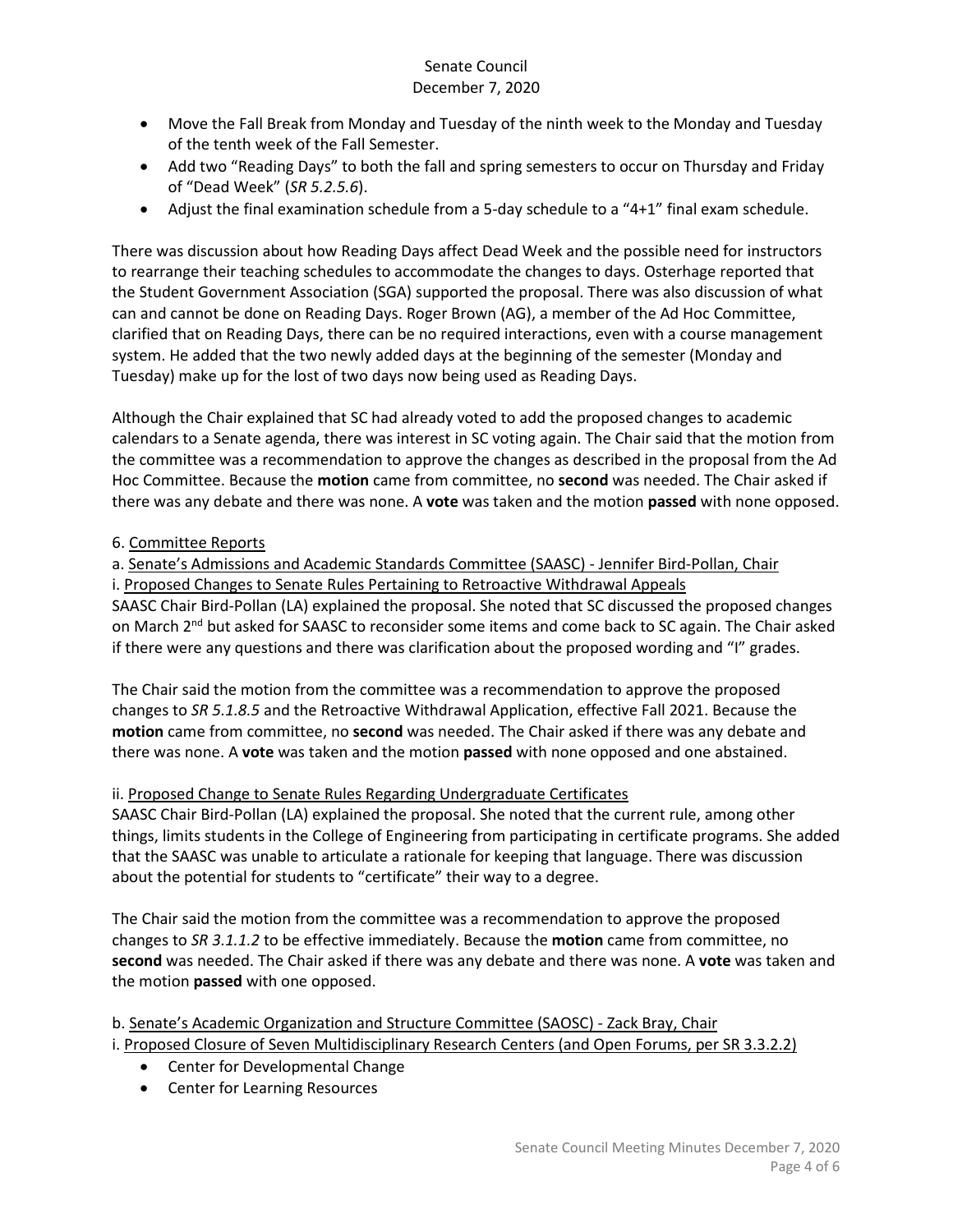- Center for Research on Environmental Disease
- Center for Minimally Invasive Surgery
- Center for Advancement of Women's Health
- Center for Microelectrode Technology
- Center for Manufacturing

SAOSC Chair Zack Bray (LA) explained the proposal and expressed his gratitude to Davy Jones (ME) for his work putting the proposal together. The Chair noted that this is an open forum in accordance with *SR 3.3.2.2*.

The Chair said the **motion** from the committee was a recommendation to approve the proposed closure of the seven multidisciplinary research centers in the proposal, based on their academic merits, and also endorse the proposed closure of the same seven centers based on their non-academic merits. Because the **motion** came from committee, no **second** was needed. The Chair asked if there was any debate and there was none. A **vote** was taken and the motion **passed** with none opposed and one abstained.

#### 7. Proposed Modifications to Graduate School Policies for International Students

The Chair explained the request from Graduate School Dean Brian Jackson. SC previously approved use of Duolingo for language competency for China and Iran, due to the pandemic and general unavailability of TOEFL and IELTS tests in those countries. The current request from the Graduate School is to allow them to accept Duolingo scores to meet the English language requirement for admission to Graduate School to all international applicants for the 2021-2022 academic year.

Kuhnlein (SGA) **moved** to approve the proposed modifications to Graduate School admissions language competency policies for international students for the 2021-2022 academic year. Andrade (ME) **seconded**. The Chair asked if there was any debate and there was none. A **vote** was taken and the motion **passed** with none opposed.

### 8. Tentative Agenda for December 14, 2020 Senate Meeting

Faculty Trustee Blonder (ME) noted that she and Faculty Trustee Swanson have a Board of Trustees meeting during the same time as the December  $14<sup>th</sup>$  Senate meeting and are not available to report at the Senate meeting. The Chair asked if there were objections to removing the Trustee Report from the Senate agenda for December 14<sup>th</sup>. There being no objections, the removal of the Trustee Report from the Senate agenda for December 14th was **approved** by **unanimous consent**.

Soult (AS) **moved** to add the item "Proposed Modifications to Graduate School Policies for International Students" to the Senate agenda for December 14th. Andrade (ME) **seconded**. The Chair asked if there was any debate and there was none. A **vote** was taken and the motion **passed** with none opposed.

Soult (AS) moved to approve the proposed tentative Senate agenda as amended for December 14, 2020. Andrade (ME) **seconded**. The Chair asked if there was any debate and there was none. A **vote** was taken and the motion **passed** with none opposed.

#### 9. Items from the Floor

The Chair thanked SC members for serving and wished everyone a wonderful new year. He extended a special thanks to departing SC members Andrade, Brion, and Soult.